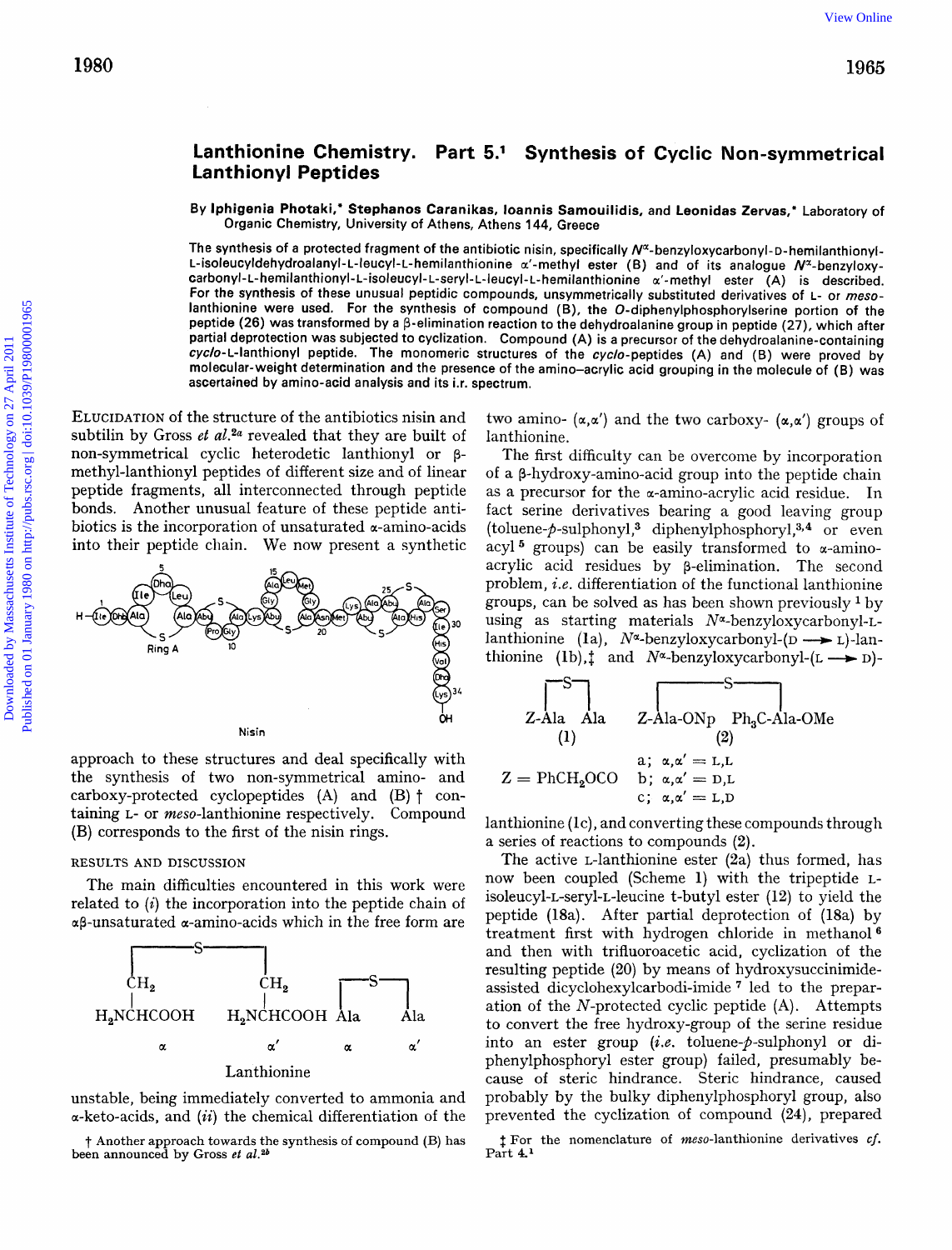(Scheme **2)** by condensation of **(2b)** with the tripeptide **L-isoleucyl-O-diphenylphosphoryl-L-seryl-L-leucine** ( **13)** , followed by detritylation with hydrochloric acid in acetic acid.

In view of these observations, we applied the series of



reactions shown in Scheme **3** for the synthesis of the cyclopeptide (B). The serine portion of compound **(25)**  was thus transformed to its O-diphenylphosphoryl derivative  $(26)$ .  $\beta$ -Elimination, caused by the action of sodium methylate, followed by selective saponification of

**1966** J.C.S. Perkin **I**  The monomeric structure of both cyclo-lanthionyl derivatives **(A)** and (B) was proved by molecular-weight determinations. In addition to elemental analysis, the presence of dehydroalanine in peptide (B) was ascertained by the absence of serine and the presence of ammonia in the Moore and Stein amino-acid analysis of an acid hydrolysate, and by the demonstration of i.r. absorption bands characteristic of the aliphatic methylene double bond. The retention of the L-configuration of the leucine group during the cyclization step was proved for compound (B), by digestion of an acid hydrolysate with L-amino-acid oxidase, using norleucine as internal View Online<br>
J.C.S. Perkin I<br>
re of both cyclo-lanthionyl<br>
proved by molecular-weight<br>
n to elemental analy[s](http://dx.doi.org/10.1039/p19800001965)is, the<br>
n peptide (B) was assertained<br>
it the presence of ammonia in<br>
no-acid analysis of an acid<br>
mostration of



standard. After **20** h incubation (in tris-HC1 buffer pH **7.2; 0.01** $\times$ ; **22** °C) the quantitative amino-acid analysis showed a remainder of: norleucine  $1.09\%$ ; isoleucine **0.75%;** and leucine **3.32%.** 

## **EXPERIMENTAL**

The general instructions given in Part  $4^1$  apply. The molecular-weight determination of compound **(A)** was



the leucine methyl ester group,\* afforded the dehydro- performed at the Analytical Laboratory of **A.** Bernhardt, substance (B). Purification of this final cyclic peptide

alanyl peptide (28). Detritylation followed by cycliz- Elbach, Germany. Amino-acid analyses of peptide hydrolyation with dicyclohexylcarbodi-imide in the presence of sates, the molecular-weight determination of compound (B),<br>1-hydroxy-benzotriazole <sup>8</sup> led to the formation of and the digestion of its acid hydrolysate with L-aminooxidase, were performed at the Analytical Laboratory of F. was effected by gel filtration on Sephadex LH 20. **analyses were carried out, using a Beckman amino-acid** alkali at room temperature, being sterically protected by the Spackman *et al.*<sup>9</sup> Additional solvent systems for t.l.c. trityl group.l\*e were **(8) butan-l-ol-ethanol-water** *(5* : **1** : **4,** upper phase); sates, the molecular-weight determination of compound (B), \* The other methyl ester group is virtually unaffected by analyser (Typ Unichrom) according to the method of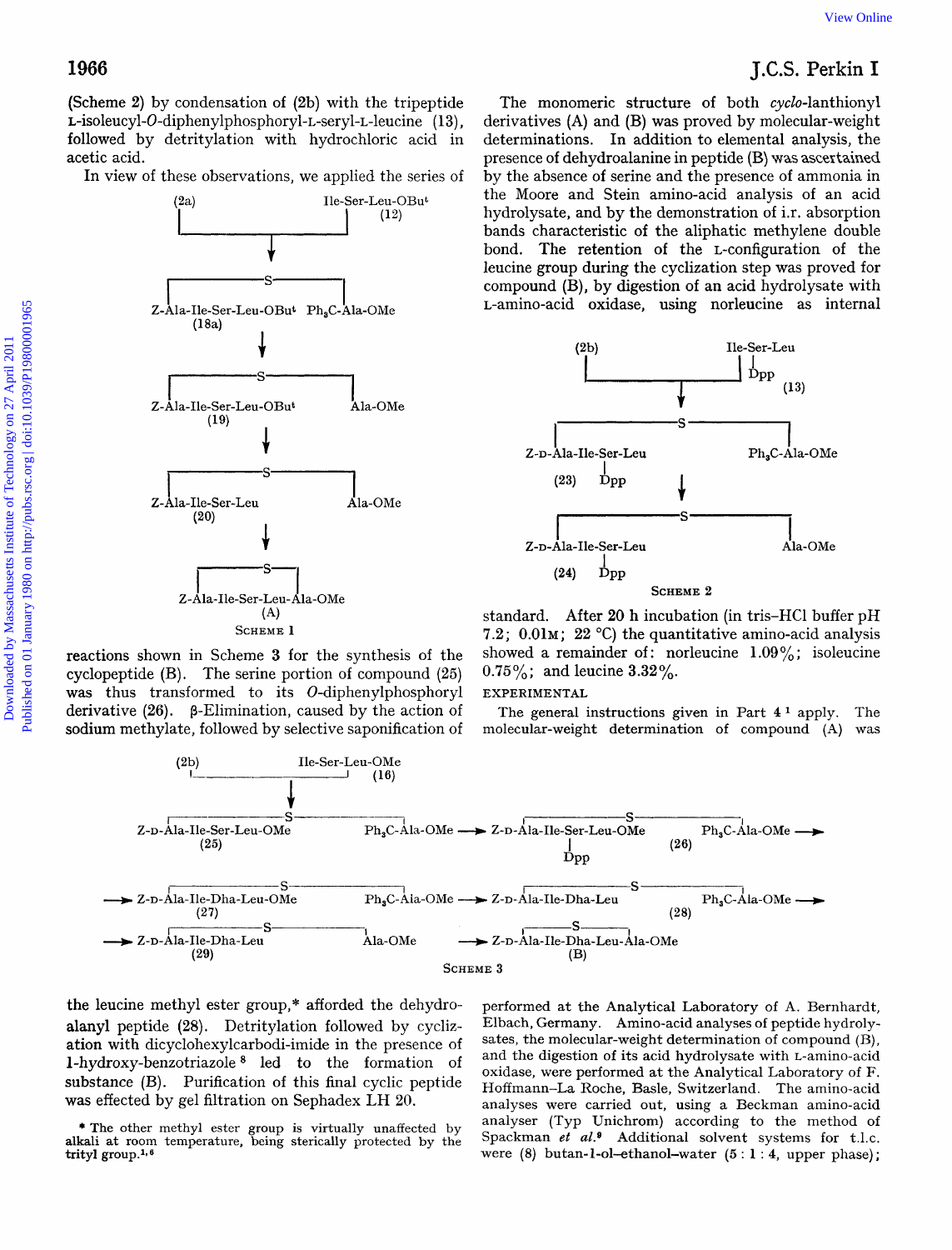**(9)** acetonitrile-water **(3** : **1)** ; (10) ethyl acetate-methanol **(7 3)** ; (1 **1)** chloroform-methanol **(4** : 1).

General Synthetic Procedures.—(a) Peptide couplings. (i) *By the DCC method.* This was performed by using dicyclo-<br>hexylcarbodi-imide and N-hydroxysuccinimide at  $-10$  °C in amounts *5%* in excess of that of the carboxy-component. The reaction normally proceeded for 5 h at room temperature, whereupon the dicyclohexylurea was filtered off, the filtrate evaporated, and the residue dissolved in ethyl acetate and washed as described in (b).

(ii) By *the mixed anhydride method.* The mixed anhydride of the N-protected amino-acid **(7.5** mmol) prepared in tetrahydrofuran (15 ml) by addition of isobutyl chloroformate  $(0.96 \text{ ml})$  and N-methylmorpholine  $(0.91 \text{ ml})$ <br>(stirring for 10 min at  $-15^{\circ}$ C) was added to the free aminocomponent dissolved in tetrahydrofuran **(15** ml) and the mixture stirred for **30** rnin at **0** "C, and then for **1** h at room temperature; it was evaporated, the residue dissolved in dimethylformamide (10 ml), the stirred solution treated at **0 "C** with aqueous 2w-potassium hydrogencarbonate until pH **7.5** (moist indicator paper), and the mixture extracted with ethyl acetate and washed as described in (b).

(b) *Isolation of coupled product.* The mixture was washed successively with water, aqueous  $10\%$  citric acid, water, 2M-potassium hydrogencarbonate, and water to neutrality, then dried and evaporated.

*Deprotection of Peptides and Isolation of the Corresponding*  Salts.—(a) Removal of the benzyloxycarbonyl group by hydro*genolysis.* The N-protected peptide (2 mmol) in methanol **(15** ml) containing **1%** acetic acid was hydrogenolysed over palladium-charcoal (10% ; **100** mg) for **2.5** h. The catalyst was filtered off, the filtrate evaporated, and the residue dissolved in 0.4N-hydrogen chloride in methanol (1.5 mol. equiv.) at  $-15$  °C. The hydrochloride was precipitated with ether and recrystallized as indicated.

(b) *Removal of the benzyloxycarbonyl and the t-butyl ester*  groups *by hydrogen bromide in acetic acid.* The *NO*protected peptide (2 mmol) was treated with hydrogen bromide in acetic **acid (2N; 7** nil) at room temperature. After **45** min, ether was added to precipitate the hydrobromide.

(c) *Removal of the o-nitrophenylsulphenyl group*. To a solution (or suspension) of the N-protected peptide **(10**  mmol) in the indicated solvent **(20** ml) were added **2**  mercaptoethanol (1.25 ml) and hydrogen chloride in ether **(7~; 3.5** ml). After a few rnin the hydrochloride was precipitated with ether.

#### *NQ-Benzyloxycarbonyl-L- hemilanthionyl-L-isoleucyl-L-*

*seryl-L-leucine t-Butyl Ester Na'-Trityl-L-hemilanthionine a'- Methyl Ester* (18a) .- A solution of L-isoleucyl-L-seryl-Lleucine t-butyl ester hydrochloride **(12) (3.85** g, 9 mmol) in dimethylformamide **(15** ml) was cooled to **0** "C. Triethylamine (1.28 ml) and N<sup>a</sup>-benzyloxycarbonyl-N<sup>a</sup>'-trityl-Llanthionine a-P-nitrophenyl a'-methyl diester (2a) **(8.64** g, 12 mmol) dissolved in dimethylformamide (20 ml) were added and the solution was stored at room temperature for 12 h. Water was added and the mixture was extracted twice with ethyl acetate. The organic layer was washed successively with  $2N$ -ammonia, water, aqueous  $10\%$  citric acid, and water, then dried and evaporated. The residue **(7.9** g) was dissolved in chloroform, triethylamine **(4** ml) was added, and the solution was stirred for 1 h. It was then washed as before, dried, and evaporated. The product was recrystallised from ethyl acetate-light petroleum to give the *protected tetrapeptide.* Yield and physical data are given in Table **1.** 

*seryl-L-leucine t-Butyl Ester L-Hemilanthionine a'-Methyl Ester Hydrochloride* ( **19)** .-The trityl peptide **(1** 8a) ( **1.85** g, **1.9** mmol) was treated with hydrogen chloride in methanol (1~; **1.9** ml) for **30** min at room temperature. The solution was evaporated and the residue was recrystallised from chloroform-light petroleum, giving the *hydrochloride.*  Yield and physical data are given in Table **2.**  *P-Benzyloxycarbonyl-L-* hemilanthionyl-L-isoleucy l-L-

*seryl-L-leucine L-Hemilanthionine a'-Methyl Ester* **(20)** .-The partially protected peptide **(19) (3.5** g, **4.5** mmol) was treated with trifluoroacetic acid **(45** ml; **95%, 40** min) at room temperature. Ethyl acetate was added and the solution was evaporated. Addition of ethyl acetate and evaporation were repeated **5-6** times to remove the excess of trifluoroacetic acid. The residue was crystallized from ethyl acetate-light petroleum and was dissolved in hot water. Addition of pyridine (pH **7)** precipitated the *tetrapeptide.* Yield and some physical data are given in Table **2** ; on paper electrophoresis (250 V; **2.5** h) in the system **1~**  hydrochloric acid **(50 m1)-lM-tris(hydroxymethy1)amino**methane **(114** m1)-water (to 1 1) (pH **9),** the compound moved as a single band towards the anode.  $N^{\alpha}$ -Benzyloxycarbonyl-L-hemilanthionyl-L-isoleucyl-L-1980<br>
1980 on activite on the institute of Technology on the methods of the methods in the control of the state of Technology on the control of the state of Technology on the state of Technology on the state of Technology

 $N^{\alpha}$ -Benzyloxycarbonyl-L-hemilanthionyl-L-isoleucyl-L-

*seryl-L-leucyl-L-heiilanthionine a'-Methyl Ester (A)* .-Compound (20) **(3** g, **4.5** mmol) was dissolved in dimethylformamide (280 ml), the solution was cooled to  $-20$  °C, and N-hydroxysuccinimide **(2.1** *g)* and dicyclohexylcarbodi-imide **(0.93** g), dissolved in a small volume of dimethylformamide, were added. To the solution, stirred for 2 h, dicyclohexylcarbodi-imide **(0.93** *g* in dimethylformamide) was added again and the mixture stored at **4** "C. After **24** and 48 h two more portions of dicyclohexylcarbodiimide **(0.93** g each) were added and the mixture was then stored in the dark at room temperature. After **4** d, the solution gave no colour with ninhydrin. Acetic acid **(4** ml; **50%)** was added and after *5* rnin the mixture was evaporated under high vacuum. The residue was triturated with tetrahydrofuran and was filtered off. Trituration of the undissolved material with dimethyl sulphoxide was followed by filtration to remove dicyclohexylurea and addition of water to precipitate the *cyclic peptide* (1 g), m.p. **262- <sup>265</sup>**"C (decomp.) ; this peptide was recrystallized from the same solvent mixture **(0.9** g, **35%),** m.p. **264-267** "C (decomp.),  $[\alpha]_p^{30}$  -78.5<sup>°</sup> (c <sup>2</sup> in dimethyl sulphoxide, *RF* **(9)** 0.65 (Found: C, **55.2;** H, **6.9;** N, **10.7;** 0, 22.2; S, **4.9. C30H,5N50,S** requires C, **55.3;** H, **7.0;** N, **10.7;** 0, 22.1; S, **4.90/,);** amino-acid analysis: Ser, **0.8;** Ile, **1.0;**  Leu, 1.0.\* Lanthionine was detected qualitatively.<sup>10</sup> Molecular weight determination (osmometrically in dimethylformamide solution, in three concentrations) : **642, 649, 645** (calc. **651.8).** 

# L-Hemilanthionyl-L-isoleucyl-L-seryl-L-leucyl-L-hemilan-

*thionine a'-Methyl Ester Picrate* **(30)** .-The N-protected compound **(A) (0.6** *g,* **0.92** mmol) was dissolved in trifluoroacetic acid **(45** ml), phosphorous acid diethyl ester **(12** ml), and methyl ethyl sulphide **(12** ml). Hydrogen bromide was bubbled in the dark through the solution for 1 h at  $-5$  °C and the mixture was set aside in a tightly closed container for 2 h at room temperature and then evaporated. The hygroscopic hydrobromide was precipitated with

<sup>\*</sup> This amino-acid analysis was performed at the Biochemistry Department, Mount Sinai School of Medicine, New **York,** using a Beckman-Spinco amino-acid analyser (model **120C).**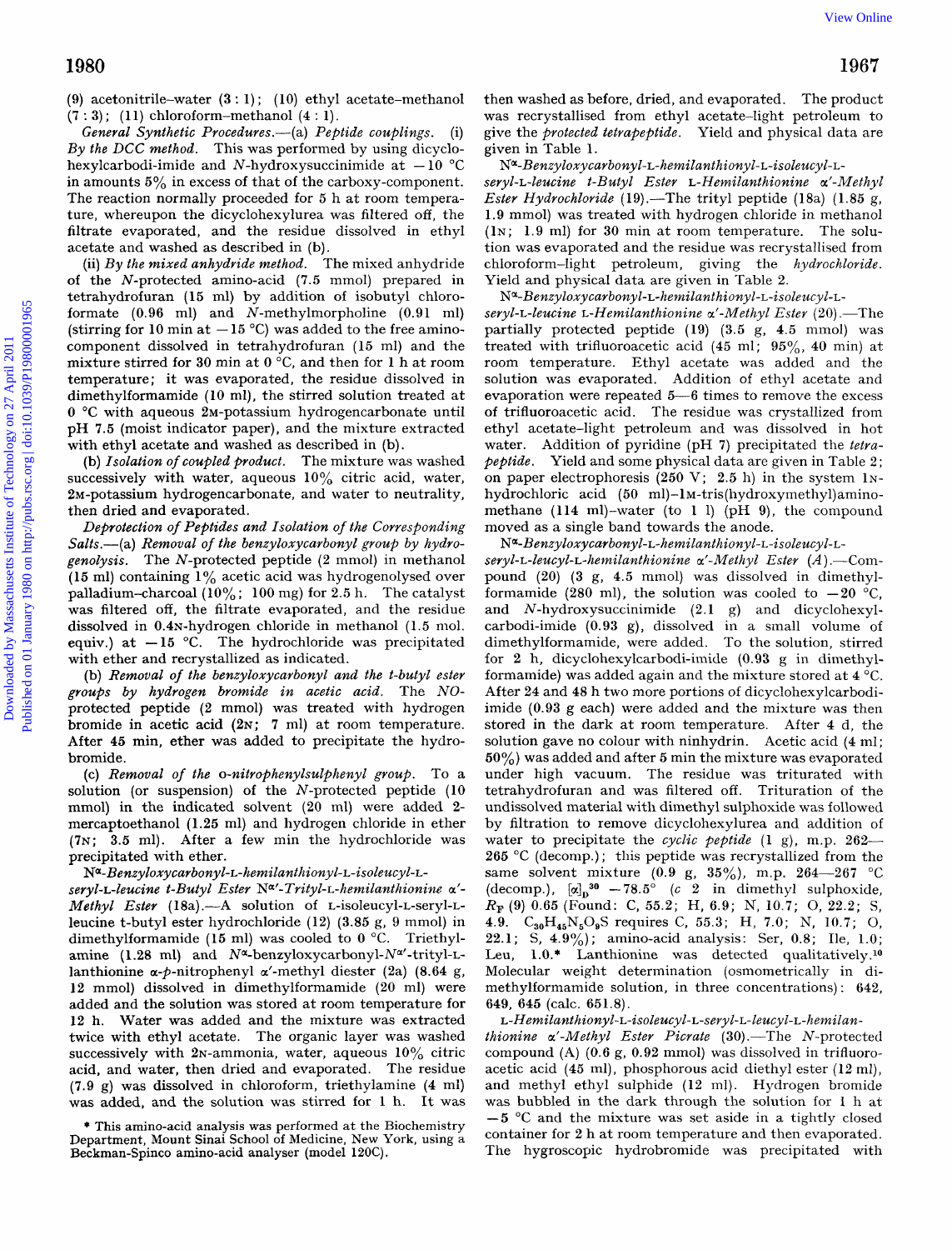ether, dissolved in hot water, and heated with a saturated solution of sodium picrate. The picrate was recrystallized from methanol. Yield and physical data are given in Table 2.

Na-Benzyloxycarbonyl-D-hemilanthionyl-L-isoleucyl-O-

diphenylphosphoryl-L-seryl-L-leucine Methyl Ester N<sup>a</sup>'-Trityl-L-hemilanthionine  $\alpha'$ -Methyl Ester (26).—Diphenylphos-

with gentle heating; the solution was allowed to cool and In-sodium methylate in methanol (0.85 ml) was added. After 10 min the solution was acidified with aqueous  $10\%$ citric acid and diluted with water. The precipitated solid was filtered off and dissolved in ethyl acetate. The extract was washed successively with water, aqueous 2M-sodium hydrogencarbonate, and water, then dried and evaporated

### TABLE 1

#### Protected peptides \*

|                        |                                                 |                                       |                       | $^{(3)}$<br>(7)<br>(8)<br>(11)<br>(14)<br>(15) | Nps-Ser-Leu-OBut<br>$Z$ -Ile-Ser-Leu-OBut<br>Z-Ile-Ser-Leu-OMe<br>Nps-Ile-Ser-Leu-OMe |                       | Z-Ile-Ala(3Cl)-Leu-OBut<br>Z-Ile-Ser(Tos-Leu-OBut |                              |                           |                                     |          |                                  |                     |                              |          |
|------------------------|-------------------------------------------------|---------------------------------------|-----------------------|------------------------------------------------|---------------------------------------------------------------------------------------|-----------------------|---------------------------------------------------|------------------------------|---------------------------|-------------------------------------|----------|----------------------------------|---------------------|------------------------------|----------|
|                        |                                                 |                                       |                       | (18a)                                          |                                                                                       |                       | Z-Ala-Ile-Ser-Leu-Obut                            |                              | Ph <sub>a</sub> C-Ala-OMe |                                     |          |                                  |                     |                              |          |
|                        |                                                 |                                       |                       | (18b)                                          |                                                                                       |                       | Z-D-Ala-Ile-Ser-Leu-OBut                          |                              |                           | Ph <sub>2</sub> C-Ala-OMe           |          |                                  |                     |                              |          |
|                        |                                                 |                                       |                       | (23)                                           |                                                                                       |                       | Z-D-Ala-Ile-Ser(Dpp)-Leu                          |                              | Ph <sub>s</sub> C-Ala-OMe |                                     |          |                                  |                     |                              |          |
|                        |                                                 |                                       |                       | (25)                                           |                                                                                       |                       | Z-D-Ala-Ile-Ser-Leu-OMe                           |                              | Ph,C-Ala-OMe              |                                     |          |                                  |                     |                              |          |
|                        | Acylating                                       | Amino-                                |                       |                                                |                                                                                       | $\alpha$ <sub>D</sub> |                                                   |                              |                           | Found $(\% )$                       |          |                                  |                     | Required $(\%)$              |          |
| Com-<br>pound a<br>(3) | component<br>(mmol)<br>Nps-Ser e                | component<br>(mmol)<br>Leu-OBut       | Yield b<br>(% )<br>63 | M.p./°C<br>$106 - 109d$                        | (°)<br>$-88.6$                                                                        | 20                    | $T$ <sup>o</sup> C c (solvent)<br>1,4             | $R_F$ (t.l.c.)<br>(7), 0.6   | $\mathbf C$<br>53.4       | н<br>6.9                            | N<br>9.7 | Formula<br>$C_{19}H_{29}N_3O_6S$ | $\mathbf c$<br>53.4 | н<br>6.8                     | N<br>9.8 |
| (7)                    | (18.5)<br>$Z$ -Ilee                             | (16,7)<br>Ser-Leu-OBut f              | 90                    | $126 - 128g$                                   | $-14.5$                                                                               | 22                    | (MeOH)<br>2                                       |                              | 62.15                     | 8.6                                 | 8.0      | $C_{22}H_{43}N_3O_7$             | 62.2                | 8.3                          | 8.1      |
| (8)                    | (7.5)<br>Z-Ile<br>(1.4)                         | (4.9)<br>Ala(3Cl)-Leu-OBut h<br>(0.9) | 72                    | $125 - 128$ d                                  |                                                                                       |                       | (EtOAc)                                           | (1), 0.6                     | 59.9                      | 7.85                                | 7.5      | $C_{27}H_{42}CIN_3O_6$           | 60.0                | 7.8                          | 7.8      |
| (11)                   | $Z-I1e$                                         | Cmpd. $(5) f$                         | 83                    | $105 - 109$                                    | $-10.7$                                                                               | 22                    | 2                                                 | (6), 0.8; (7), 0.7           | 59.9                      | 7.3                                 | 6,3      | $C_{34}H_{49}N_3O_9S$            | 60.4                | 7.3                          | 6.2      |
| (14)                   | (7.5)<br>Z-Ile<br>(25)                          | (5)<br>Ser-Leu-OMe J<br>(20.1)        | 71                    | $177 - 179k - 12.5$                            |                                                                                       | 30                    | (EtOAc)<br>L.<br>(DMF)                            | (1), 0.5                     | 59.7                      | 7.6                                 | 8.7      | $C_{34}H_{37}N_3O_7$             | 60.1                | 7.8                          | 8.8      |
| (15)                   | $Nps-1le l$                                     | Cmpd. (6)                             | 80                    | $146 - 148d$                                   | $-33$                                                                                 | 30                    |                                                   | (6), 0.5                     | $53.8 + 7.1$              |                                     | 11.25    | $C_{22}H_{34}N_4O_7S$            | 53.0                | 6.9                          | 11.2     |
| (18a) m                | (9)                                             | (9)                                   | 70                    | $92 - 100d$                                    | $+10.4$                                                                               | $\bf 25$              | (MeOH)                                            | (1), 0.4; (9), 0.9564.9177.4 |                           | (S, 6.3)                            | 7.3      | $C_{53}H_{69}N_5O_{10}S$         | 65.75               | (S, 6.4)<br>7.2              | 7.2      |
| (18b) n                |                                                 |                                       | -85                   | $81 - 910$                                     | $+19.9$                                                                               | 30                    | (MeOH)<br>3.                                      | (6), 0.9; (7), 0.3           | 65.9                      | (S, 3.5)<br>7.35                    | 7.1      | $C_{53}H_{69}N_6O_{10}S$         | 65.75               | (S, 3.3)<br>-7.2             | 7.2      |
| (23)                   | Cmpd. $(2b)$ $p$ Cmpd. $(13)$                   |                                       | 68                    | $97 - 107g$                                    | $+32.1$                                                                               | 30                    | (MeOH)<br>-1                                      | (1), 0.4<br>(6), 0.45;       | 63.6                      | (S, 3.3)<br>- 6.2                   | 6.0      | $C_{61}H_{70}N_5O_{15}PS$        | 64.0                | 6.2                          | 6.1      |
| (25)                   | (2.25)<br>Cmpd. $(2b)$ r Cmpd. $(16)$<br>(0.55) | (2.3)<br>(0.65)                       | 65                    | $167 - 169$ d                                  | $+26.2$                                                                               | 30                    | (DMF)<br>л.<br>(MeOH)                             | (10), 0.8<br>(7), 0.3        | 64.6                      | (P, 2.7; S, 2.9)<br>6.9<br>(S, 3.6) | 7.5      | $C_{50}H_{43}N_5O_{10}S$         | 64.8 6.9            | (P, 2.7; S, 2.8)<br>(S, 3.5) | 7.6      |

Abbreviations follow those given by the LU.P.A.C.-LU.B. Commission on Biochemical Nomenclature reprinted in 'Amino-acids, Peptids, and Protections, we<br>d. G.T. Young, Specialist Periodical Reports, The Chemical Society, Lo

phoryl chloride (160 mg, 0.59 mmol) was added to a solution of compound  $(25)$   $(262 \text{ mg}, 0.282 \text{ mmol})$  in pyridine  $(0.6 \text{ ml})$ at  $0^{\circ}$ C. After 1 h at room temperature, aqueous  $2\%$  citric acid was added to precipitate an oily product which was solidified by decanting the supernatant liquid, adding water and scratching. It was collected by filtration and dissolved in ethyl acetate (30 ml). The solution was dried and evaporated to a small volume. The peptide was precipitated with light petroleum. Yield and physical data are given in Table 2

## Na-Benzyloxycarbonyl-D-hemilanthionyl-L-isoleucyl-

dehydroalanyl-L-leucine Methyl Ester N<sup>a</sup>'-Trityl-L-hemilanthionine  $\alpha'$ -Methyl Ester (27).—The O-protected peptide (26) (197 mg, 0.17 mmol) was dissolved in methanol (2.8 ml) to a small volume. Addition of light petroleum precipitated out the *product*. Yield and physical data are given in Table 2.

### Na-Benzyloxycarbonyl-D-hemilanthionyl-L-isoleucyl-

 $N^{\alpha}$ -Trityl-L-hemilanthionine dehydroalanyl-L-leucine  $\alpha'$ -*Methyl Ester* (28).—The protected peptide diester (27) (2.3 g, 2.5 mmol) was dissolved in acetone (10 ml) and treated with stirring with 1N-sodium hydroxide (2.75 ml) added during 10 min. After 1 h the solution was diluted with water (100 ml), some undissolved material was filtered off, and the filtrate was acidified with aqueous  $10\%$  citric acid and stored at 4 °C overnight. It was then extracted twice with ethyl acetate and the extract was washed with water, dried, and evaporated to a small volume. Addition of light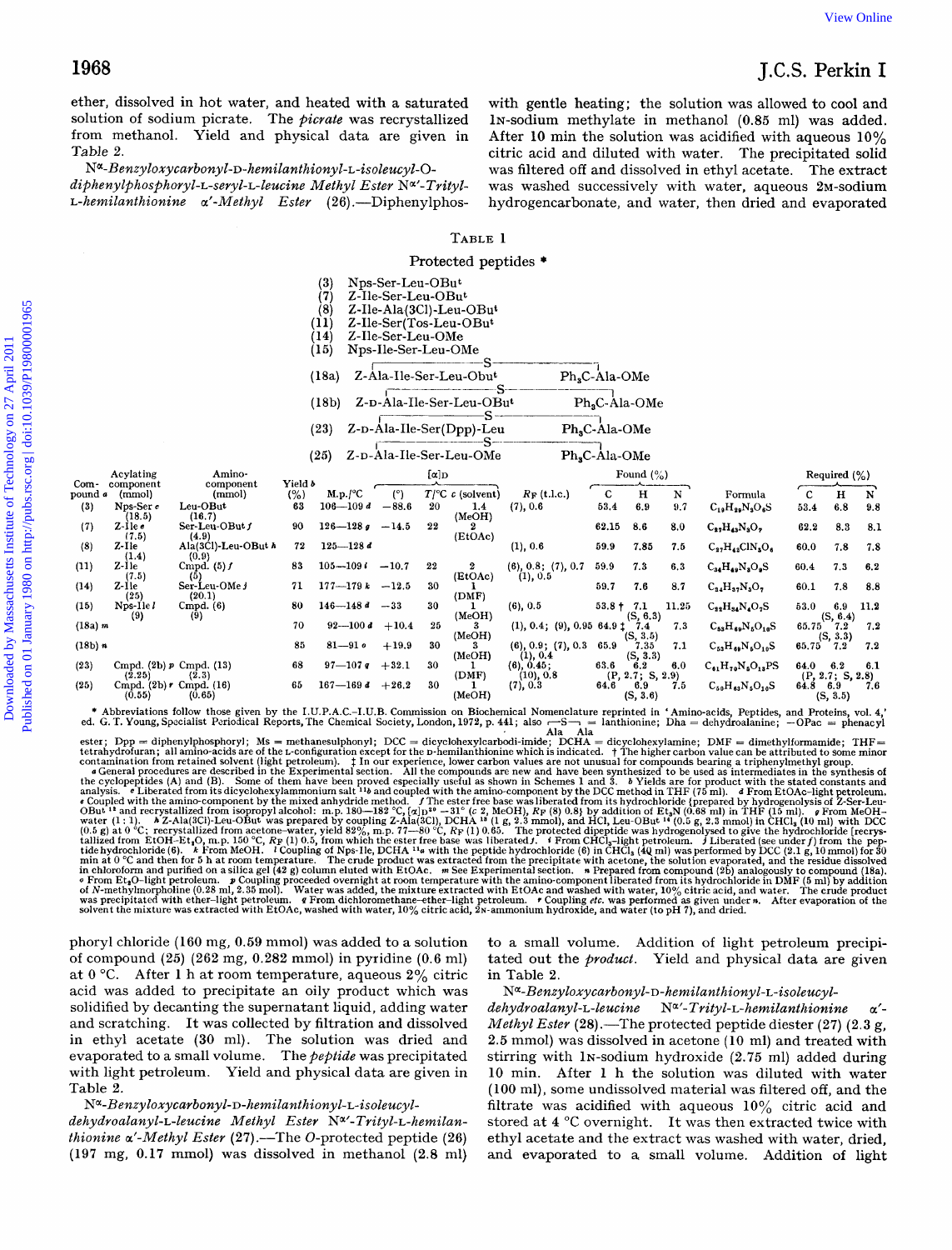#### **TABLE** 2

| 1980                                                                |                                                                                                                                                                                                                                                          |                                                                        |                                                                                                                                                                                                                                                                                                                                                                                 |                                 | 1969                                    |  |  |  |  |  |  |
|---------------------------------------------------------------------|----------------------------------------------------------------------------------------------------------------------------------------------------------------------------------------------------------------------------------------------------------|------------------------------------------------------------------------|---------------------------------------------------------------------------------------------------------------------------------------------------------------------------------------------------------------------------------------------------------------------------------------------------------------------------------------------------------------------------------|---------------------------------|-----------------------------------------|--|--|--|--|--|--|
| data are given in Table 2.<br>Hydrochloride (29).---cf. Table 2.    | petroleum precipitated out the <i>product</i> . Yield and physical<br>N <sup>a</sup> -Benzyloxycarbonyl-D-hemilanthionyl-L-isoleucyl-<br>dehydroalanyl-L-leucine L-hemilanthionine a'-Methyl Ester<br>Na-Benzyloxycarbonyl-D-hemilanthionyl-L-isoleucyl- |                                                                        | formamide), (b) 1-hydroxy-benzotriazole [120 mg;<br>in<br>dimethylformamide (2 ml)], and (c) dicyclohexylcarbodi-<br>imide $(2 \text{ ml}; 8.5\%$ in dimethylformamide). The mixture<br>was set aside for 1 h at $-10$ °C and then at 4 °C. During<br>the next 4 d four portions (each 2 ml) of solution $(c)$ were<br>added, and after three more days the mixture was evapor- |                                 |                                         |  |  |  |  |  |  |
|                                                                     |                                                                                                                                                                                                                                                          | TABLE 2                                                                |                                                                                                                                                                                                                                                                                                                                                                                 |                                 |                                         |  |  |  |  |  |  |
|                                                                     |                                                                                                                                                                                                                                                          | Partially protected peptides *                                         |                                                                                                                                                                                                                                                                                                                                                                                 |                                 |                                         |  |  |  |  |  |  |
|                                                                     | $Ser(Tos)$ -Leu-OBu <sup>t</sup><br>(5)<br>(6)<br>Ser-Leu-OMe<br>(12)<br>Ile-Ser-Leu-OBut<br>(13)<br>Ile-Ser-(Dpp)Leu<br>(16)<br>Ile-Ser-Leu-OMe                                                                                                         |                                                                        |                                                                                                                                                                                                                                                                                                                                                                                 |                                 |                                         |  |  |  |  |  |  |
|                                                                     | -S<br>(17)<br>Z-Ala-OPac                                                                                                                                                                                                                                 | Ala-OMe                                                                |                                                                                                                                                                                                                                                                                                                                                                                 |                                 |                                         |  |  |  |  |  |  |
|                                                                     | Z-Ala-Ile-Ser-Leu-OBut<br>(19)                                                                                                                                                                                                                           |                                                                        | Ala-OMe                                                                                                                                                                                                                                                                                                                                                                         |                                 |                                         |  |  |  |  |  |  |
|                                                                     |                                                                                                                                                                                                                                                          |                                                                        |                                                                                                                                                                                                                                                                                                                                                                                 |                                 |                                         |  |  |  |  |  |  |
|                                                                     | (20)<br>Z-Ala-Ile-Ser-Leu                                                                                                                                                                                                                                | S.                                                                     | Ala-OMe                                                                                                                                                                                                                                                                                                                                                                         |                                 |                                         |  |  |  |  |  |  |
|                                                                     | (22)                                                                                                                                                                                                                                                     | Z-D-Ala-Ile-Ser(Dpp)-Leu-OBut                                          |                                                                                                                                                                                                                                                                                                                                                                                 | Ala-OMe                         |                                         |  |  |  |  |  |  |
|                                                                     | (24)<br>Z-D-Ala-Ile-Ser(Dpp)-Leu                                                                                                                                                                                                                         |                                                                        | Ala-OMe                                                                                                                                                                                                                                                                                                                                                                         |                                 |                                         |  |  |  |  |  |  |
|                                                                     | (27)<br>Z-D-Ala-Ile-Dha-Leu-OMe                                                                                                                                                                                                                          |                                                                        | Ph <sub>3</sub> C-Ala-OMe                                                                                                                                                                                                                                                                                                                                                       |                                 |                                         |  |  |  |  |  |  |
|                                                                     | (28)<br>Z-ɒ-Ala-Ile-Dha-Leu                                                                                                                                                                                                                              |                                                                        | $Ph_3C$ -Ala-OMe                                                                                                                                                                                                                                                                                                                                                                |                                 |                                         |  |  |  |  |  |  |
|                                                                     |                                                                                                                                                                                                                                                          |                                                                        |                                                                                                                                                                                                                                                                                                                                                                                 |                                 |                                         |  |  |  |  |  |  |
|                                                                     | (29)<br>Z-D-Ala-Ile-Dha-Leu<br>S.                                                                                                                                                                                                                        |                                                                        | Ala-OMe                                                                                                                                                                                                                                                                                                                                                                         |                                 |                                         |  |  |  |  |  |  |
|                                                                     | Ala-Ile-Ser-Leu-Ala-OMe<br>(30)                                                                                                                                                                                                                          |                                                                        |                                                                                                                                                                                                                                                                                                                                                                                 |                                 |                                         |  |  |  |  |  |  |
|                                                                     | $[\alpha]_{\textbf{D}}$                                                                                                                                                                                                                                  |                                                                        | Found $(\%)$                                                                                                                                                                                                                                                                                                                                                                    |                                 | Required $(\%)$                         |  |  |  |  |  |  |
| Yield b<br>Starting<br>Compound a<br>material<br>℅<br>93            | M.p./°C<br>(°)<br>$T$ /°C $\epsilon$ (solvent) $R_F$ (t.l.c.)<br>$126 - 128e$<br>$-15$<br>-30<br>1                                                                                                                                                       | $\mathbf c$                                                            | H<br>N<br>7,2                                                                                                                                                                                                                                                                                                                                                                   | C1<br>Formula                   | $\mathbf C$<br>н<br>C1<br>N             |  |  |  |  |  |  |
| $(5)$ c<br>$(4)$ d (in (EtOAc)<br>Z-Ser-Leu-OMef.g<br>$(6)$ c<br>84 | (MeOH)<br>$122 - 125h$<br>$-11.5$<br>30<br>1                                                                                                                                                                                                             | 51.45<br>(1), 0.3<br>$(6)$ , 0.15; $(10)$ ,<br>44.8                    | 6.0<br>10.6<br>7.75                                                                                                                                                                                                                                                                                                                                                             | $C_{20}H_{23}CIN_2O_6S$         | 51.7<br>7.12<br>6,0                     |  |  |  |  |  |  |
|                                                                     | (MeOH)                                                                                                                                                                                                                                                   | 0.6; (8)<br>0.65                                                       |                                                                                                                                                                                                                                                                                                                                                                                 | 13.7 $C_{10}H_{21}CIN_{1}O_{4}$ | 44.7<br>7.9<br>10.4<br>13.2             |  |  |  |  |  |  |
| (12)<br>$(7)$ g<br>85                                               | $\boldsymbol{2}$<br>$184 - 186$<br>$-26.9$<br>23<br>(MeOH)                                                                                                                                                                                               | 53.5<br>(8), 0.7                                                       | 9.1<br>9.7                                                                                                                                                                                                                                                                                                                                                                      | 8.5 $C_{19}H_{86}CIN_3O_5$      | 53.8<br>9,0<br>9,9<br>8,4               |  |  |  |  |  |  |
| $(13)$ i<br>$(9)$ j<br>97                                           | $187 - 189$<br>$+13.6$<br>30<br>(DMF)                                                                                                                                                                                                                    | (7), 0.0, (8),<br>50.4<br>0.7                                          | 6.1<br>6,6<br>(Br, 12.5; P, 4.5                                                                                                                                                                                                                                                                                                                                                 | $C_{27}H_{29}BrN_3O_8P$         | 50.3<br>6.1<br>6,5<br>(Br, 12.4, P 4.8) |  |  |  |  |  |  |
| (16)<br>$(15)$ d (in MeOH)<br>93                                    | $190 - 198h$<br>$-18.9$<br>30<br>(MeOH)                                                                                                                                                                                                                  | $(6)$ , 0.15; $(10)$ , 50.2<br>$0.45;$ $(8)$ ,<br>$0.6; (3)$ ,<br>0.55 | 10.9<br>8,5                                                                                                                                                                                                                                                                                                                                                                     | 9.3 $C_{16}H_{32}CIN_3O_5$      | 50.3<br>8.45<br>11.0<br>9.3             |  |  |  |  |  |  |

|                       | <b>Starting</b>                 | Yield b    | $[\alpha]_{\textbf{D}}$     |              |    | Found $(\%)$         |                                                                                                   |                   |                                         |                   | Required $(\%)$ |                                                                                  |               |                                        |             |      |
|-----------------------|---------------------------------|------------|-----------------------------|--------------|----|----------------------|---------------------------------------------------------------------------------------------------|-------------------|-----------------------------------------|-------------------|-----------------|----------------------------------------------------------------------------------|---------------|----------------------------------------|-------------|------|
| Compound a<br>$(5)$ c | material<br>$(4)$ d (in (EtOAc) | $\%$<br>93 | M.p./°C<br>$126 - 128c$     | (°)<br>$-15$ | 30 | 1                    | $T$ /°C $\epsilon$ (solvent) $R_F$ (t.l.c.)<br>(1), 0.3                                           | <b>C</b><br>51.45 | н<br>7,2                                | N<br>6.0          | C1              | Formula<br>$C_{20}H_{23}CIN_2O_6S$                                               | -C<br>51.7    | н<br>7.12                              | N<br>6.0    | CI.  |
| (6)                   | Z-Ser-Leu-OMef.c                | 84         | $122 - 125h$                | $-11.5$      | 30 | (MeOH)<br>(MeOH)     | $(6)$ , 0.15; $(10)$ , 44.8<br>0.6; (8)<br>0.65                                                   |                   | 7.75                                    | 10,6              |                 | 13.7 $C_{10}H_{21}ClN_2O_4$                                                      | 44.7          | 7.9                                    | 10,4        | 13.2 |
| (12)                  | $(7)$ g                         | 85         | $184 - 186c$                | $-26.9$      | 23 | 2<br>(MeOH)          | (8), 0.7                                                                                          | 53.5              | 9.1                                     | 9.7               |                 | 8.5 $C_{19}H_{88}CIN_3O_5$                                                       | 53.8          | 9.0                                    | 9,9         | 8.4  |
| $(13)$ i              | (9) j                           | 97         | $187 - 189$                 | $+13.6$      | 30 | 1<br>(DMF)           | (7), 0.0; (8),<br>0.7                                                                             | 50.4              | 6.1<br>(Br, 12.5; P, 4.5)               | 6.6               |                 | $C_{27}H_{89}BrN_3O_8P$                                                          | 50.3          | 6.1                                    | 6.5         |      |
| (16)                  | $(15)$ d (in MeOH)              | 93         | $190 - 198h$                | $-18.9$      | 30 | 1<br>(MeOH)          | $(6)$ , 0.15; $(10)$ , 50.2<br>$0.45;$ $(8)$ ,<br>$\begin{array}{c} 0.6 \\ 0.55 \end{array}$ (3), |                   | 8.5                                     | 10.9 <sup>°</sup> |                 | 9.3 $C_{16}H_{32}CIN_2O_5$                                                       | 50.3          | (Br, 12.4, P 4.8)<br>8.45              | 11.0        | 9.3  |
|                       | Z-Ala-OPack                     |            |                             |              |    |                      |                                                                                                   |                   |                                         |                   |                 |                                                                                  |               |                                        |             |      |
| $(17)$ c              |                                 | 57         | $96 - 991$                  | $-19.7$      | 18 | 2<br>(MeOH)          | (1), 0.1                                                                                          | 54.0              | 5.7<br>(S, 6.11)                        | 5.15              | 6.4             | $C_{23}H_{27}CIN_2O_2S$                                                          | 54.1          | 5.3<br>(S, 6.3)                        | 5.5         | 6.9  |
| $(19)$ c,m            | Ph,C-Ala-OMe<br>(18a)           | 96         | $158 - 160$                 | $-43.0$      | 25 | 3<br>(MeOH)          | $(9)$ , 0.85                                                                                      | 52.1              | 7.35<br>(S, 4.2; H <sub>2</sub> O, 2.4) | 8,7               |                 | 4.6 $C_{34}H_{56}CIN_{5}O_{10}S$ , H <sub>2</sub> O                              | 52.3          | 7.5<br>(S, 4.1; H <sub>2</sub> O, 2.3) | 9.0         | 4.5  |
| $(20)$ m<br>$(22)$ c  | (19)<br>$(21)$ n                | 70<br>91   | $194 - 199$<br>$146 - 1490$ | $-13.4$      | 30 | 2<br>(MeOH)          | (9), 0.6<br>(6), 0.6; (8),<br>$0.85;$ $(3)$ ,<br>0.75                                             | 53.5<br>55.7      | 7.2<br>6.75                             | 10.3<br>7.1       |                 | $C_{30}H_{47}N_{5}O_{10}S$<br>$C_{44}H_{45}$ CIN <sub>5</sub> O <sub>13</sub> PS | 53.8<br>55.55 | 7.1<br>6,6                             | 10.5<br>7.0 |      |
| (24)                  | $(23)$ $p$                      | 56         | $119 - 122$                 | $+3.8$       | 30 | 1<br>(DMF)           | $(8)$ , 0.65; $(3)$ ,<br>0.6                                                                      | 54.1              | 6.3                                     | 7.6               |                 | $C_{43}H_{57}CIN_6O_{13}PS$                                                      | 53.8          | 6.1                                    | -7.5        |      |
| $(27)$ m              | (26)                            | 84         | $100 - 115$                 | $+30,6$      | 30 | 1.2                  | (7), 0.65                                                                                         | 65.85             | (P, 3.4)<br>6.9                         | 7.6               |                 | $C_{50}H_{61}N_5O_9S$                                                            | 66.1          | (P, 3.3)<br>6.8                        | 7.7         |      |
| $(28)$ m              | (27)                            | 90         | (decomp.)<br>$94 - 104$     | $+41.5$      | 30 | (MeOH)<br>1<br>(DMF) | $(7), 0.4; (8)$ ,<br>$0.75;$ (11),<br>0.8                                                         | 65.4              | (S. 3, 4)<br>6.55<br>(S, 3.5)           | 7.7               |                 | $C_{40}H_{50}N_6O_9S$                                                            | 65.8          | (S, 3.5)<br>6.65 7.8<br>(S, 3.6)       |             |      |
| (29)                  | (28) n                          | 95         | $108 - 118h$                | $+1.1$       | 30 | 2<br>(DMF)           | $(6)$ , 0.2; $(5)$ ,<br>$0.65;$ (11),<br>0.55; (3)                                                | 51.8              | 6.8<br>(S, 4.8)                         | 9.9               | 5.3             | $C_{30}H_{46}CIN_5O_9S$                                                          | 52.4          | 6.7<br>(S, 4.7)                        | 10.2        | 5.15 |
| $(30)$ q,m            | (A)                             | 37         | $250 - 255$                 |              |    |                      | 0.75<br>$(9)$ , 0.8                                                                               | 44.8              | 5.7                                     | 14.8              |                 | $C_{28}H_{42}N_8O_{14}S$                                                         | 45.0          | 5.7                                    | 15.0        |      |

\* Abbreviations as for Table 1.

FALCO AND INTEGRAL ASSO TO A SET A sharpen over the N-Nps group see 'General Procedures.'  $\epsilon$  From EtOH-Et<sub>4</sub>O. f Prepared as an oil by coupling Z-Ser-N<sub>s</sub> and the CoMe.  $\epsilon$  As hydrocholoride.  $d$  For the removal of the **<sup>P</sup>**As picrate. *u* As hydrochloride. a for the removal of the N-Nps group see "General Procedures." a from let  $\mu$  Removal of the N-Z group by hydrogenolysis (see "General Procedures"). A From MeOH-Et<sub>2</sub>O

dehydroalanyl-L-leucyl-L-hemilanthionine a'-Methyl Ester (B). ated. The residue was triturated with tetrahydrofuran

-To a solution in dimethylformamide **(40** ml) of compound **(40** ml), some dicyclohexylurea was filtered off, and to the  $-$  To a solution in dimethylformamide (40 ml) of compound (40 ml), some dicyclohexylurea was filtered off, and to the (29) (558 mg, 0.81 mmol) cooled to  $-10^{\circ}$  were added filtrate acetic acid (1 ml, 10% in water) was